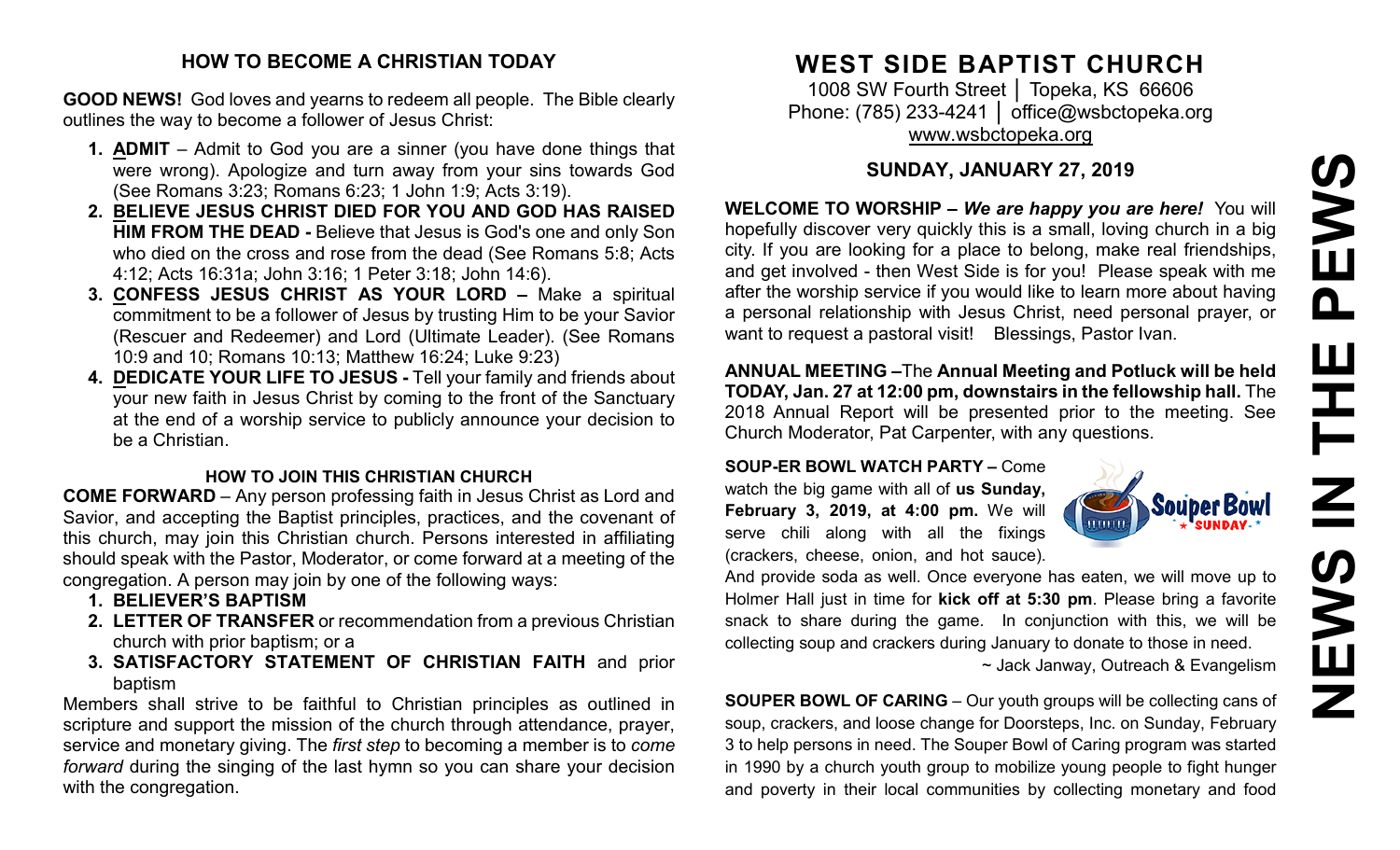donations during the week leading up to Super Bowl Sunday (February 3, 2019). The **Souper Bowl of Caring** utilizes Super Bowl weekend in America to mobilize young people to fight hunger and poverty in their local communities. Its vision is to transform Super Bowl weekend into America's most massive youth-led weekend of giving and serving.



tacklehunger.org

**AGAPE BENEVOLENCE FUND –** West Side Baptist Church receives a benevolence offering for the poor and those in need the **first Sunday of each month after the Lord's Supper.** These funds are shared with persons in the church and neighborhood. Please see the Pastor, Church Office, or the Moderator to complete an Application for Assistance.

**BIBLE STUDY -** Come for the one-hour small group study of the biblical book **"FIRST PETER" on Wednesdays at 10:30 am in Holmer Hall**. Bible studies are free and open to the public.

**CHILDRENS ACTIVITY BAGS AND BULLETINS – We are glad to have children in worship!** Activity bags filled with coloring pages, crayons, and other items are available for preschool and elementary-aged children near the sanctuary door. Enjoy the bags and children's bulletins; take your artwork home. Place the bags on the front pew after the worship service so we can restock them.

**BOILER REPAIRS -** Thank you for donating a total of **\$30,273.34 towards the boiler/repair expenses in 2018. In 2019 we have \$471.00 to add to this total to give us a total of \$30,729.34.** 

**DIRECTORY** – The Church Office printed an updated Address and Phone Directory. Please see an Usher or Church Office for a free copy. Send all corrections to Lynda Cokeley, Church Secretary at [office@wsbctopeka.org.](mailto:office@wsbctopeka.org)

**YOUTH VALENTINE BANQUET –** The Youth Groups will host a **St. Valentine Banquet on Friday, February 15 at 6:00 pm in the Fellowship Hall.** Make a reservation for a romantic meal served by our young people. Free-will donation only. The funds will help send our young people to camp, conferences, mission trips, and fun outings. See Brice Smith for more info.

#### **WEEKLY CALENDAR**

#### **SUNDAY, JANUARY 27**

| $8:30 - 9:15$ am   | Breakfast (FH)                            |
|--------------------|-------------------------------------------|
| $9:15$ am          | <b>Sunday School</b>                      |
| $10:30$ am         | Worship Service (S)                       |
| $12:00 \text{ pm}$ | <b>Annual Meeting (FH)</b>                |
| $2:00-4:00$ pm     | Kirby Visitation at Dove Southwest Chapel |
|                    |                                           |

#### **MONDAY, JANUARY 28**

| Music Committee Meeting (HH)              |
|-------------------------------------------|
| <b>Baby Closet Ministry</b>               |
| Funeral Service for Reginald T. Kirby (S) |
| Pastoral Relations Committee (HH)         |
|                                           |

#### **TUESDAY, JANUARY 29**

| $6:00 \text{ pm}$ | Outreach & Evangelism Meeting (HH) |
|-------------------|------------------------------------|
| $6:00 \text{ pm}$ | Capital City Men's Chorus (FH)     |

#### **WEDNESDAY, JANUARY 30**

| $10:30$ am       | Bible Study (HH)                     |
|------------------|--------------------------------------|
| $3:30 - 5:30$ pm | Fruit & Vegetable Food Pantry (FH)   |
| $5:00 - 7:00$ pm | <b>Baby Closet Ministry</b>          |
| $5:30 - 6:00$ pm | WWW Supper (FH)                      |
| $6:00 - 7:00$ pm | WWW Bible Club and Adult Bible Study |
| $7:00 - 8:00$ pm | Choir Practice (S)                   |
|                  |                                      |

#### **THURSDAY, JANUARY 31**

| $1:00 - 3:00$ pm | <b>Baby Closet</b>                              |
|------------------|-------------------------------------------------|
| $5:30 - 7:30$ pm | <b>Habitat for Humanity Celebration Banquet</b> |
| $6:00 - 8:00$ pm | Ward Meade Neighborhood Impr. Assoc. (HH)       |

#### **FRIDAY, FEBRUARY 1 Pastor at ABCCR Board Meeting (Hesston)**

#### **SATURDAY, FEBRUARY 2**

| 1:00 pm  | <b>Worship Team Practice</b>                 |
|----------|----------------------------------------------|
| 11:00 am | Funeral Service for Mark A. Calloway Sr. (S) |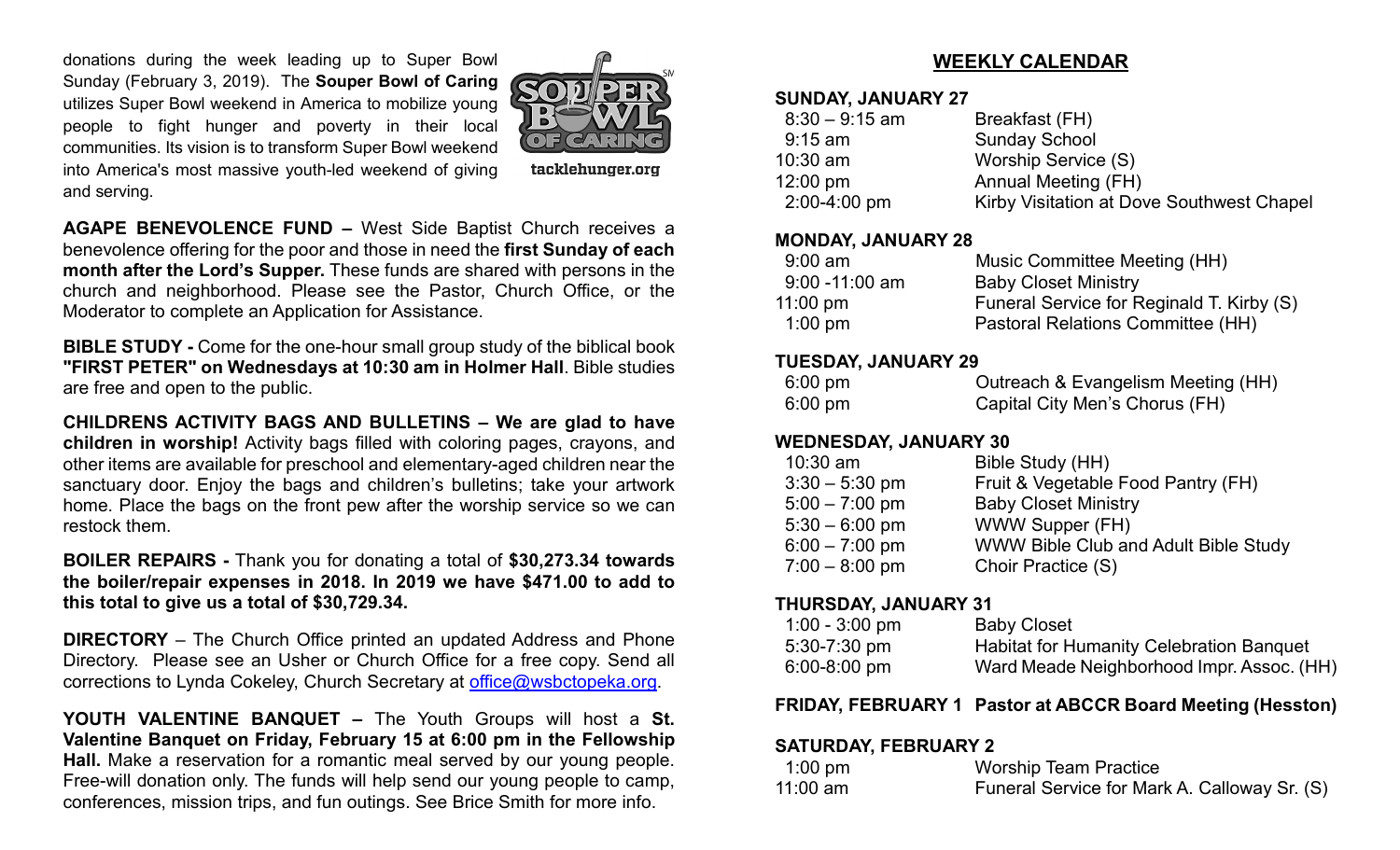### **IN OUR THOUGHTS AND PRAYERS**

Al Carpenter – Healing for health concerns Bradley Carpenter – Healing for health concerns Harry and Pat Carpenter – Healing for health concerns Pat Carreno – Healing for health concerns Almira Collier – Healing for health concerns Larry Gill – Healing (Harry Carpenter's Friend) Emily Hersh – Travel and stay in Argentina Jerome – Massive Stroke (Mark Calloway's Uncle) Janice and Karen Kirby – Healing for health concerns Ernie and Judy Longstaff – Healing for health concerns Nancy May – Healing for health concerns Marie Merrifield – Healing for health concerns Cale Miller – Healing for health concerns (Harry's Friend) Pat – Healing for health concerns (Virginia Mansfield's friend at Brewster Pl) Edward Perkins – New Address: See Church Office for Address Becky Poe – Healing for health concerns Bob Roesler – Interim Minister at FBC of Topeka, starting Feb. 1, 2018 Jill Roesler – Healing for health concerns See Church Office for Address Bruno Sprenks – Healing for health concerns Keith Springer – Healing for health concerns (Marianne Spano's brother) John Swain – Healing for health concerns Lola Zab - Healing for health concerns (Marianne Spano's sister)

## **HOMEBOUND & CARE FACILITIES:**

| *Portia Allbert                                              |                             |  |  |  |  |  |  |  |
|--------------------------------------------------------------|-----------------------------|--|--|--|--|--|--|--|
| *June Cunningham - Brewster Place                            | *Mae Martin – Plaza West    |  |  |  |  |  |  |  |
| *Shirley & Larry Dell                                        | *Renea May                  |  |  |  |  |  |  |  |
| *Helen Farrar - Plaza West                                   | *Rogene Moody               |  |  |  |  |  |  |  |
| *Gerald Haney -                                              | *Ken Paslay - Atria Place   |  |  |  |  |  |  |  |
| *Russ Hunter -                                               | *Theo Penny                 |  |  |  |  |  |  |  |
| *Mary Lou Johnson - Aldersgate                               | *Edward Perkins - Frazier H |  |  |  |  |  |  |  |
| *Alice Kieffer                                               | *Juanita Plankinton         |  |  |  |  |  |  |  |
| *Etta Landis - Capital Ridge                                 | *Hazel Smith-Tindall        |  |  |  |  |  |  |  |
| Please keep The Calloway's and Janice and Karen Kirby in our |                             |  |  |  |  |  |  |  |
| thoughts and prayers.                                        |                             |  |  |  |  |  |  |  |

**CELEBRATION OF LIFE SERVICES** – The church will host the Celebration of Life Services this week:

- **REGINALD KIRBY - Monday, January 28 at 11:00 AM in the Sanctuary.** The family will receive guests during a Visitation on Sunday, January 27 from 2:00-4:00 pm in the Dove Southwest Chapel on Wannamaker**.** Dove Cremations & Funerals, 3700 SW Wannamaker Rd., are overseeing arrangements. [www.dovetopeka.com](http://www.dovetopeka.com/)
- **MARK A. CALLOWAY, SR. – Saturday, February 2 at 11:00 AM in the Sanctuary.** The family will receive guests during a visitation one hour before the service. Peaceful Rest Funeral Chapel, 401 SW Harrison St., are overseeing arrangements. [www.peacefulrestfuneralchapel.com](http://www.peacefulrestfuneralchapel.com/)

**Call Lonna at (785) 608-3728 or the Church Office at (785) 233-4241 if you are willing to donate a side-dish and/or dessert for the luncheons after the services. Volunteers are needed to help serve.** 

**FINANCIAL GIVING** – Thank you for the generous support of the work of God in and through West Side Baptist Church. Donations report:

|                             | 01-20-2019   |    | Y-T-D Rec'd | <b>Y-T-D Goal</b> |
|-----------------------------|--------------|----|-------------|-------------------|
| <b>General Fund</b>         | \$2,210.61   |    | \$12,476.61 | \$21,247.00       |
| <b>Sunday School</b>        | \$<br>15.86  | S  | 19.50       | \$<br>30.00       |
| <b>Building Maintenance</b> | \$<br>15.00  | S  | 616.00      | \$1,125.00        |
| Fellowship/Benevolence \$   | 5.00         | \$ | 50.00       | \$375.00          |
| Youth Fund Income           | \$<br>105.00 | \$ | 165.00      |                   |
| DG - M & M Offering         | \$<br>25.00  |    |             |                   |

**FRUIT & VEGETABLE FOOD PANTRY –** Free bread, fruits, and vegetables on **Wednesdays from 3:30 pm to 5:30 pm** or while supplies last**.** Volunteers are needed to help unload, set-up, and distribute food. **2018 Report: 6,389 individuals (3,263 adults, 2,417 children, plus 709 seniors) in 1,884** families received **34,519** pounds of free food and supplies. The Fruit & Vegetable Food Pantry will



be open on Wednesdays, February 6, 13, 20, and 27. *\*All food is available at no cost. Please donate reusable grocery bags.* We can no longer use the plastic bags.